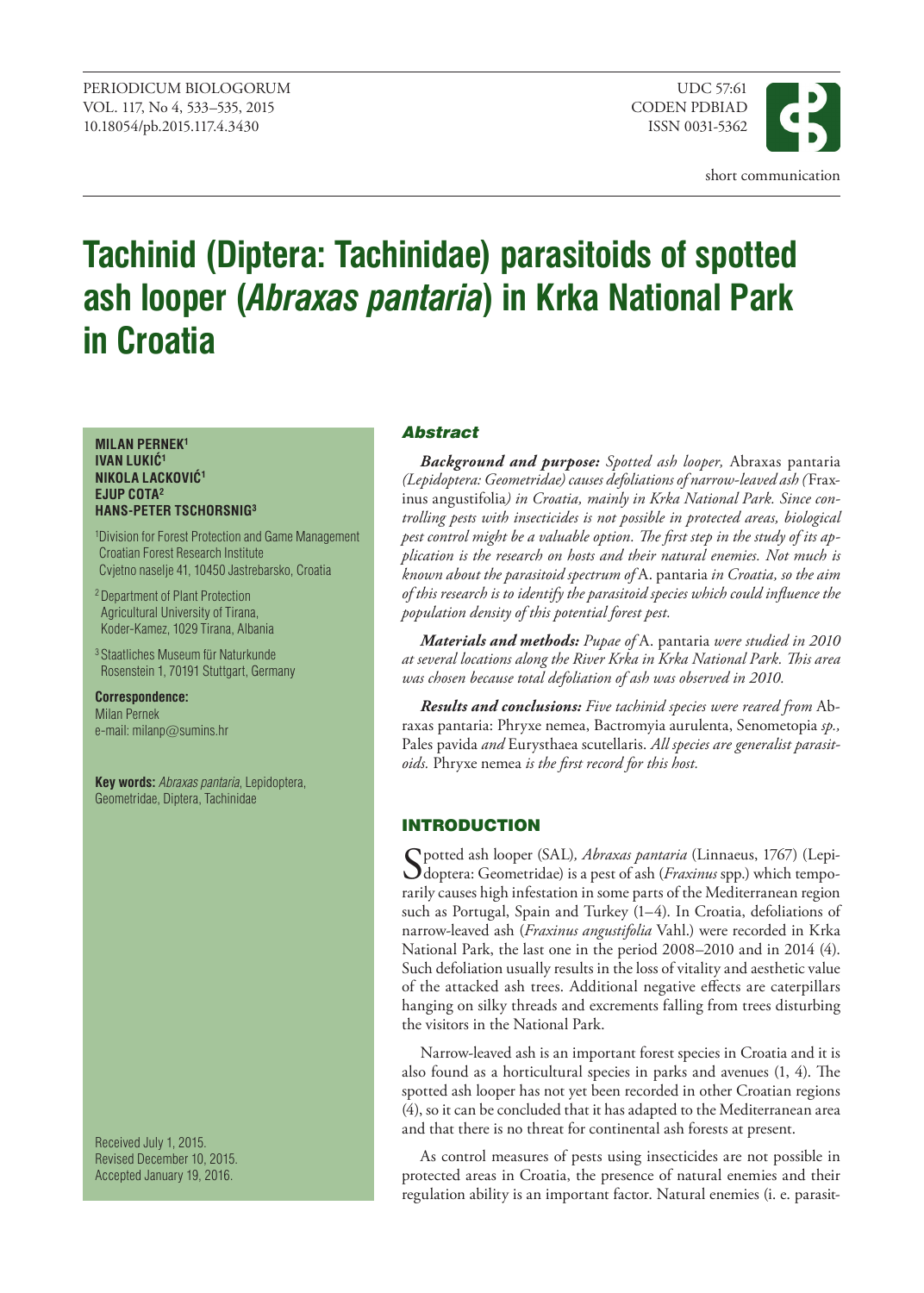oids) as biological control agents are an important factor that influence the population density of forest pests (5). The first step in the study of the possibilities of using natural enemies for population control is to research the host/natural enemies' interactions (e.g. 5–7). Many studies of natural enemies of forest pests emphasize parasitoids as a significant factor in the decrease of the population (8).

Parasitoids of *SAL* have been mentioned by several authors, e.g. Özbek and Çalmaşur (3), Pernek et al. (4), Baur (9). However, there is a lack of knowledge about the parasitoid spectrum of *SAL* in Croatia where such a study has never been done before. A relatively high mortality rate of *SAL* caused by the pathogenic fungi *Beauveria bassiana* has been recorded (4), and the presence of parasitoids has been observed, but not examined in detail (4).

The increased importance of *SAL* as a potential forest pest of *Fraxinus* spp. in Croatia has prompted research on the biology of this species and on their natural enemy associates. The purpose of this paper is to present new records of parasitoid species belonging to tachinid flies (Diptera; Tachinidae) in the pupal stage of *SAL*, in order to build a base for further research of the possibilities for its control.

#### Materials and methods

Pupae of *SAL* in the Krka National Park (KNP) were studied from 2009 to 2012 at several locations along the River Krka from Roški Slap (waterfall) (43°54'32"N, 15°58'45"E) to the Monastery of St. Archangel (43°57'47"N, 15°59'31"E) and Lake Visovac (43°51'37"N, 15°58'04"E). This area was chosen because total defoliation of ash was observed in 2010.

The research of the biology of *SAL* included field observations once a month in the period July–October during the years of research. During the pupal stage, the area under the damaged trees was searched and the upper soil layer on plots of 20x20 cm was dug out and searched for pupae. In total, 10 plots were dug, from which the pupae were collected and used for the rearing and the identification of parasitoids. The depth of the soil where the pupae were found and collected was measured.

In September 2010, a total of 200 pupae of *SAL* were collected and brought to the entomological laboratory of the Croatian Forest Research Institute for the analysis of parasitism. Each pupa was placed in a separate glass tube. The pupae were incubated under controlled temperature (22 °C) with a relative humidity of 60% and a ratio of light: dark (L:D) 18:6.

The nomenclature and the arrangement of the tachinids follow the relevant catalogue of Herting & Dely-Draskovits 1993 (12). Summarized information on the biology and ecology of Central European species is provided by Tschorsnig & Herting (10). Detailed information on the West Palaearctic hosts and the biology of the tachinid species can be found in Herting 1960 (11). This book is partly outdated, but the data on the biology remain valid, and the tachinid host lists have recently been corrected and updated by Tschorsnig (who also identified the tachinids of the present paper) to form a large catalogue for the Palaearctic region (in preparation). The specimens are kept in the Forest Research Institute.

## Results

Five tachinid species, all belonging to the Exoristinae subfamily, were reared from *SAL* in KNP, in 2010 and 2014:

*Phryxe nemea* (Meigen, 1824), 1  $\delta$ , 1  $\Omega$ , 2014 [first] record for this host].

*Bactromyia aurulenta* (Meigen, 1824), 1 ♀, 2014.

*Senometopia* sp., 1 <del>♀</del>, 2014 [unidentifiable to species level].

*Pales pavida* (Meigen, 1824), 1 ♂, 21.IX.2010 [untypically small specimen, 4 mm body length].

*Eurysthaea scutellaris* (Robineau-Desvoidy, 1848), 1 ♂, 1 ♀, 21.IX.2010.

## **DISCUSSION**

All the parasitoid species found during this research are generalist parasitoids (11) The five species reared can be characterized as below. The first three species lay eggs with a fully developed first larval stage directly on the hosts  $(=$  "ovolarviparous") whereas the last two lay very small  $(=$  "microtype") eggs on the host plants, and the eggs are swallowed by the host during feeding (11).

*Phryxe nemea* is a generalist parasitoid with many known lepidopterous hosts (115 host species are currently known after a recent count of Tschorsnig). *SAL* is a first host record for this tachinid, but being a main parasitoid of *Abraxas grossulariata* (Linnaeus, 1758) this is not an unexpected result (more records are known from this geometrid host as, e. g., listed by Herting (11)). *P. nemea* is a first record for Croatia (Tschorsnig et al. (17)), while the species is common and widespread in Europe.

*Bactromyia aurulenta* is a generalist parasitoid species, with a slight preference on the families Geometridae and Yponomeutidae (11). There are several records from *A. pantaria* (9, 11, 13–16). *B. aurulenta* is the first record for Croatia (10), while this species is not rare and is widespread in Europe.

For *Senometopia* sp., the specimen in question is a female of the *Senometopia excisa* group which consists of three species, *S. excisa* (Fallén, 1820), *S. lena* (Richter, 1980), and *S. pilosa* (Baranov, 1931). The female from KNP cannot be identified because male genitalia are nec